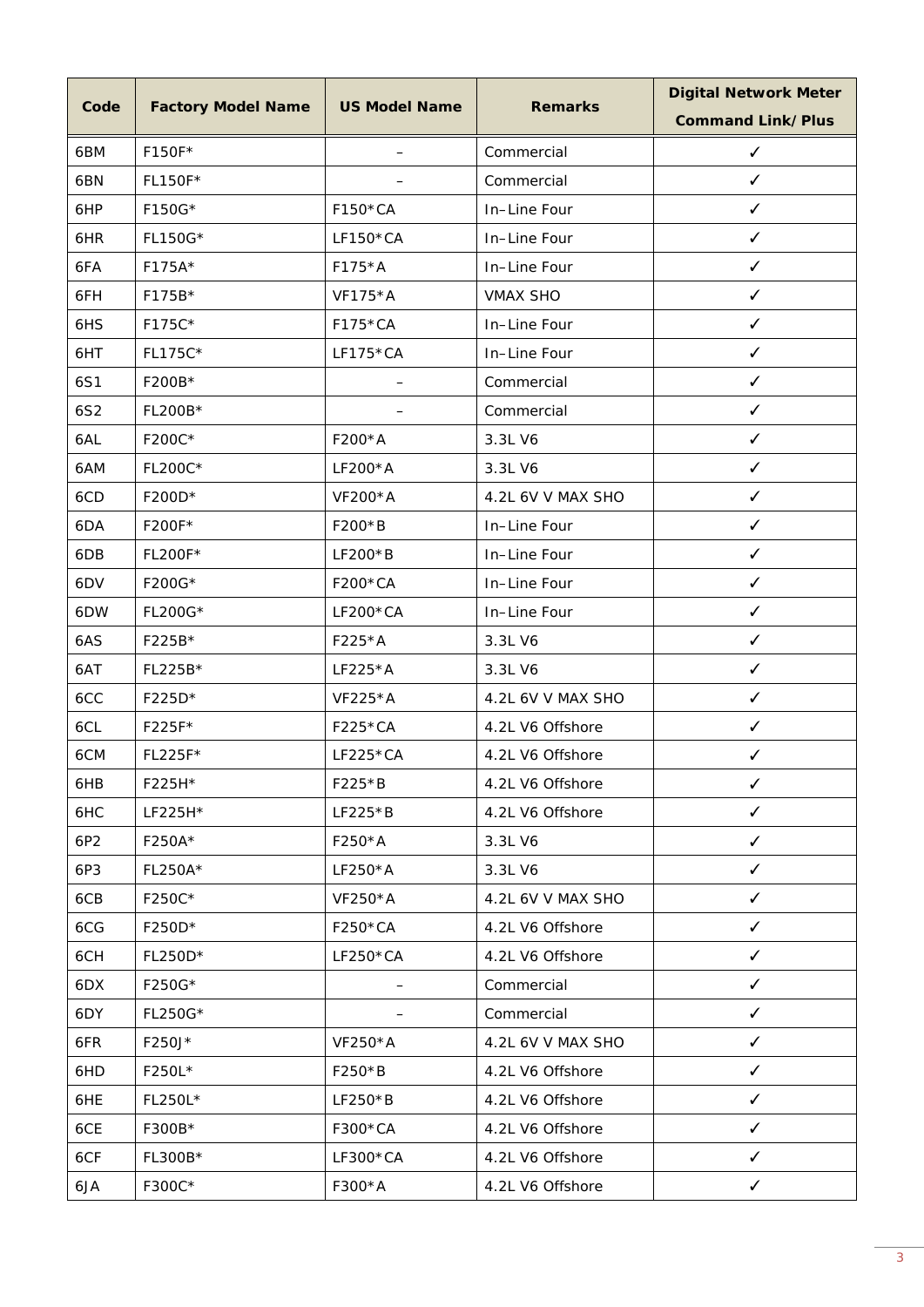| Code | <b>Factory Model Name</b>                 | <b>US Model Name</b> | <b>Remarks</b>   | <b>Digital Network Meter</b><br><b>Command Link/Plus</b> |
|------|-------------------------------------------|----------------------|------------------|----------------------------------------------------------|
| 6JB  | FL300C*                                   | $LF300*A$            | 4.2L V6 Offshore |                                                          |
| 6AW  | F350A*                                    | $F350*CC$            | 5.3L V8 Offshore |                                                          |
| 6AX  | $FL350A*$                                 | $LF350*CC$           | 5.3L V8 Offshore |                                                          |
|      | $\sim$ $\sim$ $\sim$ $\sim$ $\sim$ $\sim$ | .                    |                  |                                                          |

 $*$  = any letter at this position

#### **2.2. Network with Yamaha Engines**

The TZTL12F/15F should be connected to Yamaha engine network via the **Yamaha interface model: 6YG, supplied by Yamaha**. Before networking the TZTL12F/15F to the Yamaha engine, arrange the 6YG through a local Yamaha repesentative.



*Yamaha Interface Model: 6YG*

| Yamaha Model Code | <b>Name</b>    | <b>Remarks</b>                 |
|-------------------|----------------|--------------------------------|
| 6YG-8A2D0-00      | INTERFACE UNIT | Gatewav                        |
| 6YG-82521-00      | WIRE LEAD      | NMEA cable (male/female, 2 ft) |

#### **Note:**

Make sure that the Yamaha engine hub (Yamaha supply) is also available onboard.



*Yamaha Engine Hub*

The following drawing shows an overview of network: Connect the Yamaha Interface to the engine hub and NMEA2000 backbone.

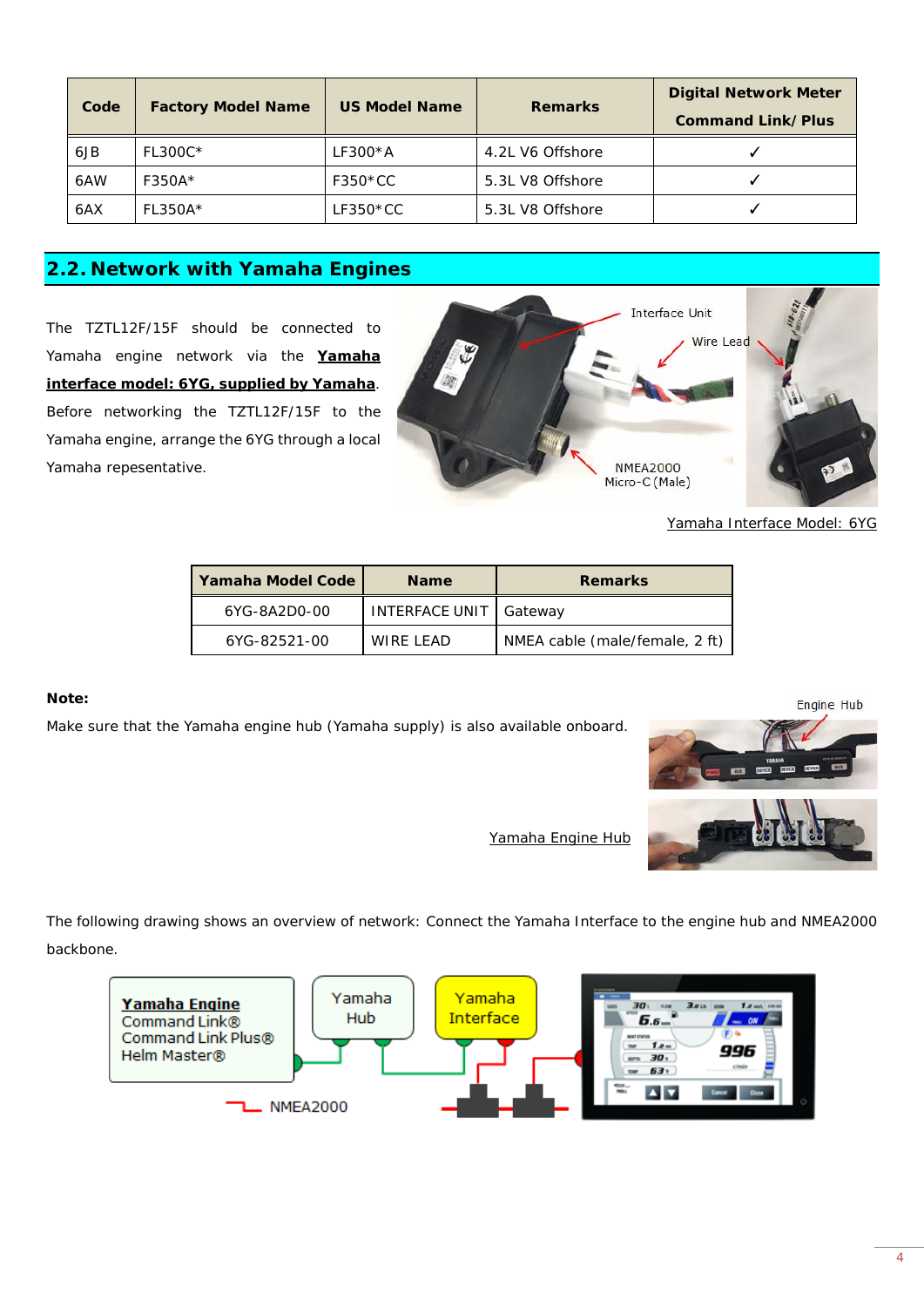## **3. Setting Up for Yamaha Engine Display**

Once the TZTL12F/15F detects the Yamaha engine network, the dedicated setup page is available in [Settings] – [Initial Setup] – [**YAMAHA ENGINE SETUP**] or a window will pop up to prompt you to this page, where you can access basic setup and calibration.

| c                                 |    | Initial |
|-----------------------------------|----|---------|
| <b>AMAHA ENGINE SETUP</b>         |    |         |
| <b>Trip &amp; Maintenance</b>     |    |         |
| <b>Trim Level Calibration</b>     |    |         |
| <b>Fuel Flow Calibration</b>      | 0% |         |
| Engine Gateway Software Ver. & ID |    |         |
| <b>Reset Engine Gateway</b>       |    |         |
| <b>Reset Engine Instance</b>      |    |         |
| <b>Reset Number of Engines</b>    | 2  |         |
| <b>Trouble Codes</b>              |    |         |

### **4. Utilizing Yamaha Engine Display**

#### **4.1. Yamaha Engine Page**

The TZTL12F/15F complies with the specifications of Yamaha for graphical designs and available functions as an approved indicator. In the Home page, a new tile shown at right is available to access the Yamaha page in a full screen.



#### **Note:**

The Yamaha page is available in a **full screen mode only**, while the quarter size screen is planned for future update.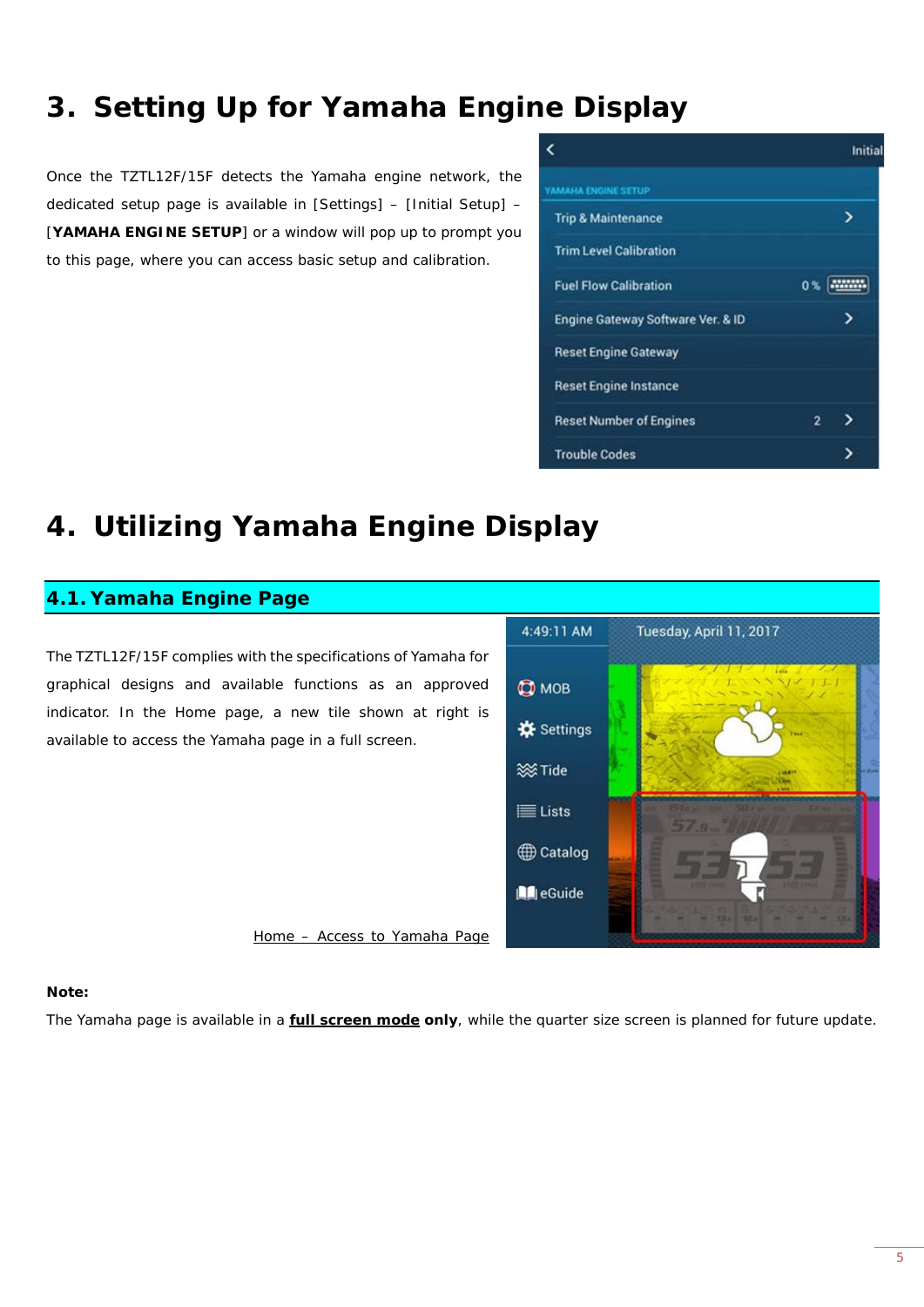A total of two (2) screen options are available in the Yamaha page for **Engine Display** and **Boat Status**.



#### **Boat Status**

**EB** Home

**BOAT STATUS** 

In addition to engine data, the boat status is also available.

| SPEED<br>21.0               | <b>FLOW</b><br>knots       | gph<br>52.a        |     | <b>RUDDER</b><br>$\frac{1}{30}$<br>$30'$ , |
|-----------------------------|----------------------------|--------------------|-----|--------------------------------------------|
| P FLOW<br>gph<br>13.z       | <b>TEMP</b><br>°F<br>80.3  | <b>TRIP</b><br>0.o | nm  | <b>DEPTH</b><br>#<br>68                    |
| <b>SFLOW</b><br>gph<br>13.2 | <b>FLOW</b><br>gph<br>52.a | <b>AVAIL</b>       | gal | <b>ECON</b><br>nm/q<br>l 4                 |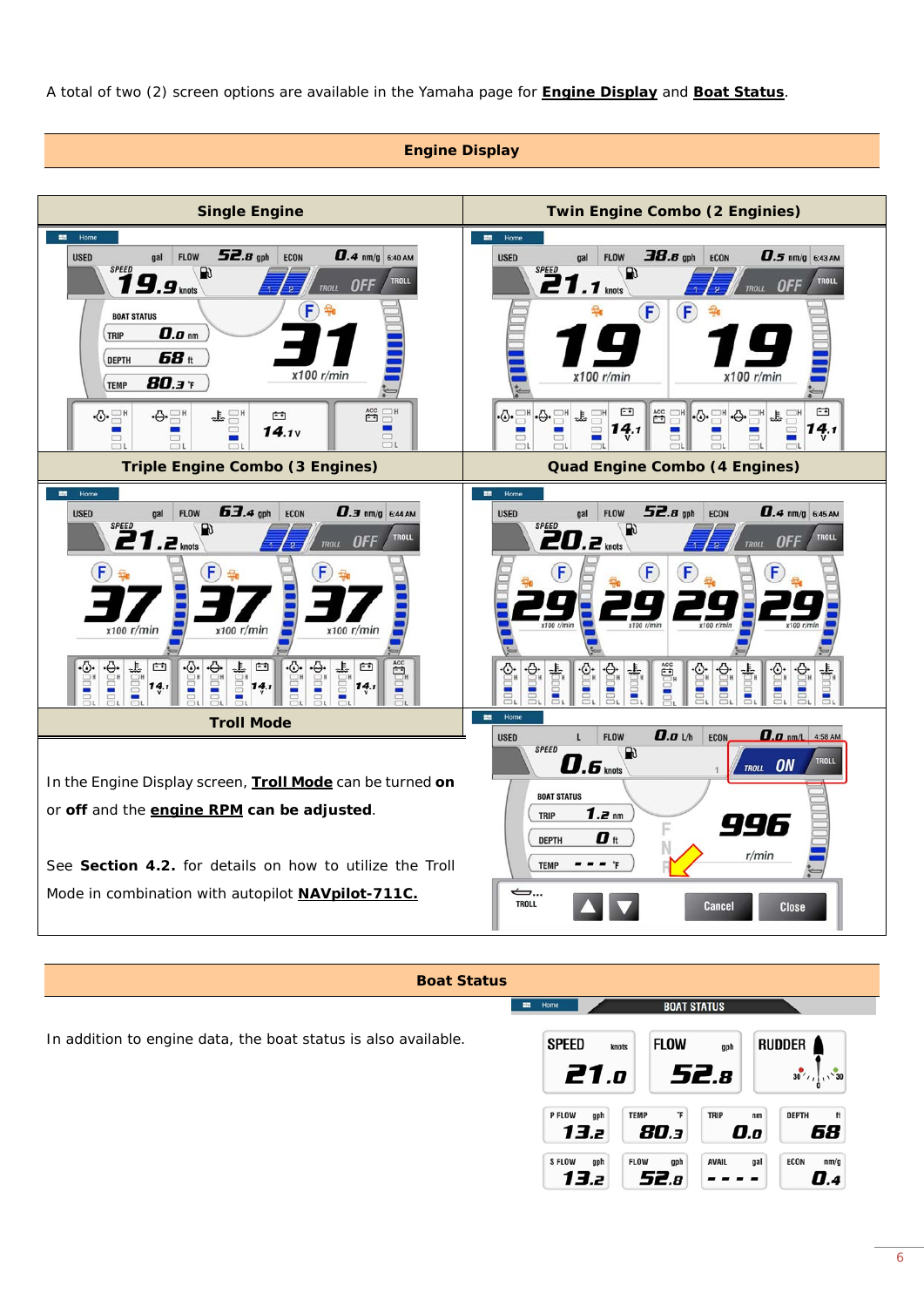In addition to Engine Display and Boat Status screens, other information can be checked in [Settings] – [Initial Setup] – [**YAMAHA ENGINE SETUP**] menu. As an example, **trouble codes** generated by the engine(s) can be reveiwed in [**Trouble Codes**] and **fuel used**, **trip distance**, **engine trip**, and **engine maintenance hour** can be **Trouble Codes** reset in [**Trip & Maintenance**].

Port

Starboard

037.3h

031.0h

**YAMAHA ENGINE SETUP Menu**

**E.g. Trouble Codes**

Trouble codes with detailed descriptions are available on the TZTL12F/15F screen.

#### **E.g. Trip & Maintenance**

In this page, the trip and fuel infomration can be reset.

#### **4.2. Troll Mode with NAVpilot-711C SABIKI Mode**

**The Troll Mode of Yamaha enables the eingine to operate at a lower RPM, which is suitable for trolling while fishing.** The TZTL12F/15F Yamaha Engine page can **turn on the Troll Mode**. After activating the Troll Mode, **the engine RPM can be incrementally adjusted with the TZTL12F/15F by tapping on the large virtual icons**, depending on the condition of the boat and environment.

> One of the situations where the Troll Mode adjustment is utilized is the **NAVpilot-711C SABIKI mode**: **The NAVpilot-711C SABIKI mode controls the reverse motion of outboards.** The boat heading will be stabilized while a boat slowly moves astern in the direction of wind and/or current for fishing. You just need to adjust the engine throttle(s) between neutral and reverse. **Under the Troll Mode, the engine RPM adjustment with the TZTL12F/15F large icons can make it easier to incrementally adjust the speed compared to manual throttle operation.**

> > 7





003.9 / 100 h

035.9 / 100 h

035.9 / 100 h

034.9 / 100 h

00210h

00210h

Reset

Reset